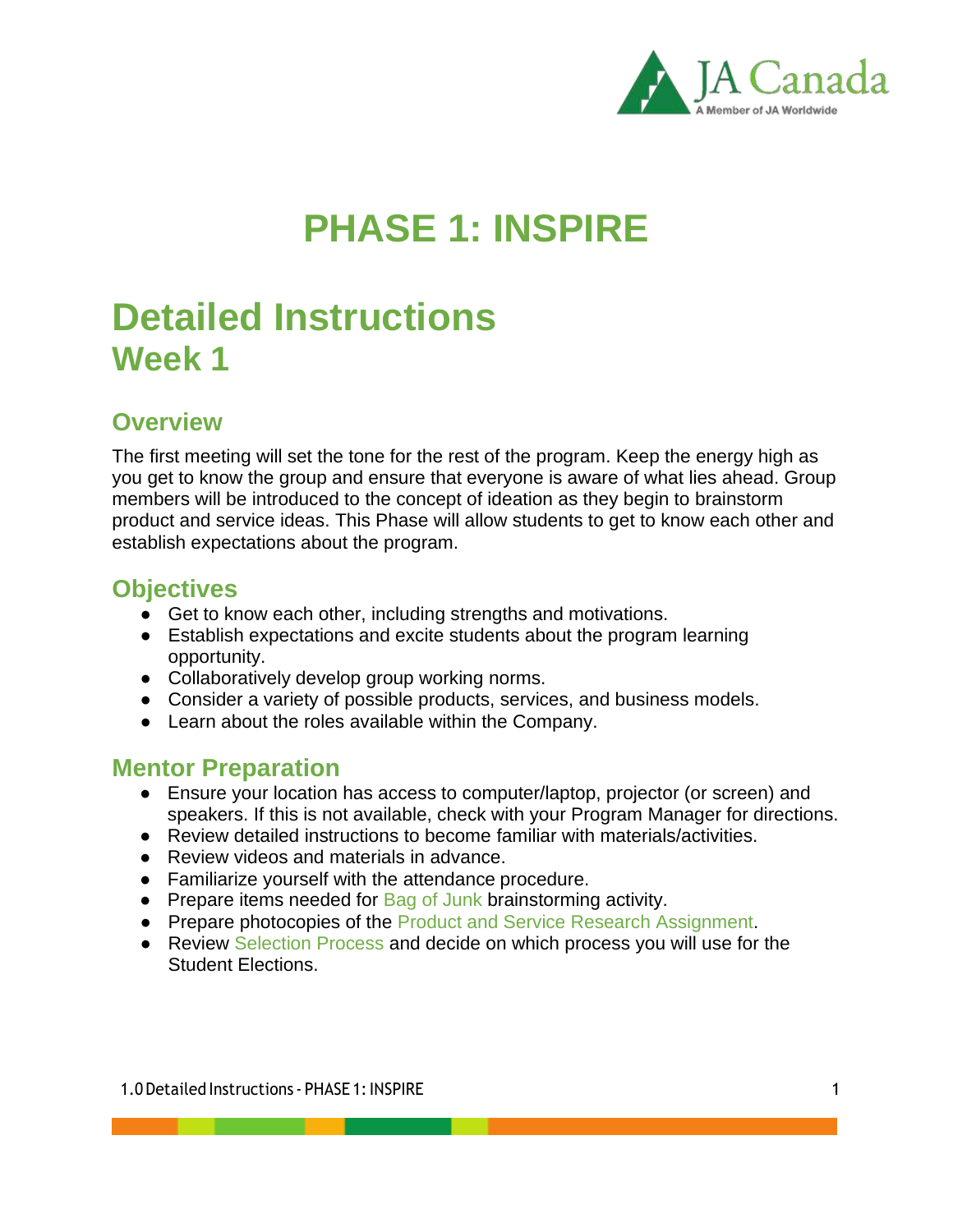

# **Agenda**

- 1. Attendance (5 min)
- 2. Introductions (15 min)
- 3. Ice-breakers (30 min)
- 4. Administration and housekeeping (15 min)
- 5. Overview of Company Program (10 min)
- **6.** Overview of achievements of other students (10 min) **OPTIONAL**
- 7. Introduce Executive Roles (15 min)
- 8. Getting to know yourself and Student Goal Sheet (20 min)
- 9. Brainstorming and Pitching Activity (60 min)
- 10. Product and Service Research Assignment (15 min) --- may be moved to Week 2
- 11. Questions and wrap-up (5 min)

# **Activities**

### **1. Attendance (5 min) SLIDE 3**

- Lead Advisors will have access to your most current student list online. Please ensure that you take attendance each week using the Attendance Tracker in the Record Keeping Tool.
- Please confirm that the contact information listed is accurate including their most current email address. If any information defers from what is provided, please notify JA.
- If there are students that are present at your meeting that are not on the list provided to you, they are not registered to your program. For liability purposes, we cannot allow students that are not registered into a program to participate. This poses a risk to not only JA Central Ontario but to the sponsor/host. The decision to enroll a student into a program must be made at the JA level, not the Advisor level. Please advise the student that they are not listed in your location and to contact JA to enroll into a program. They can email [companyprogram@jacentralontario.org](mailto:companyprogram@jacentralontario.org) with their request.

### **2. Introductions (15 min) SLIDE 3**

- You may have a mix of new and returning students to the program. Be sure to try and make everyone feel welcome in the first session.
- Some students will sign up to *JA Company Program* with friends they have made previously. There is a risk that cliques can form at the first meeting. You should do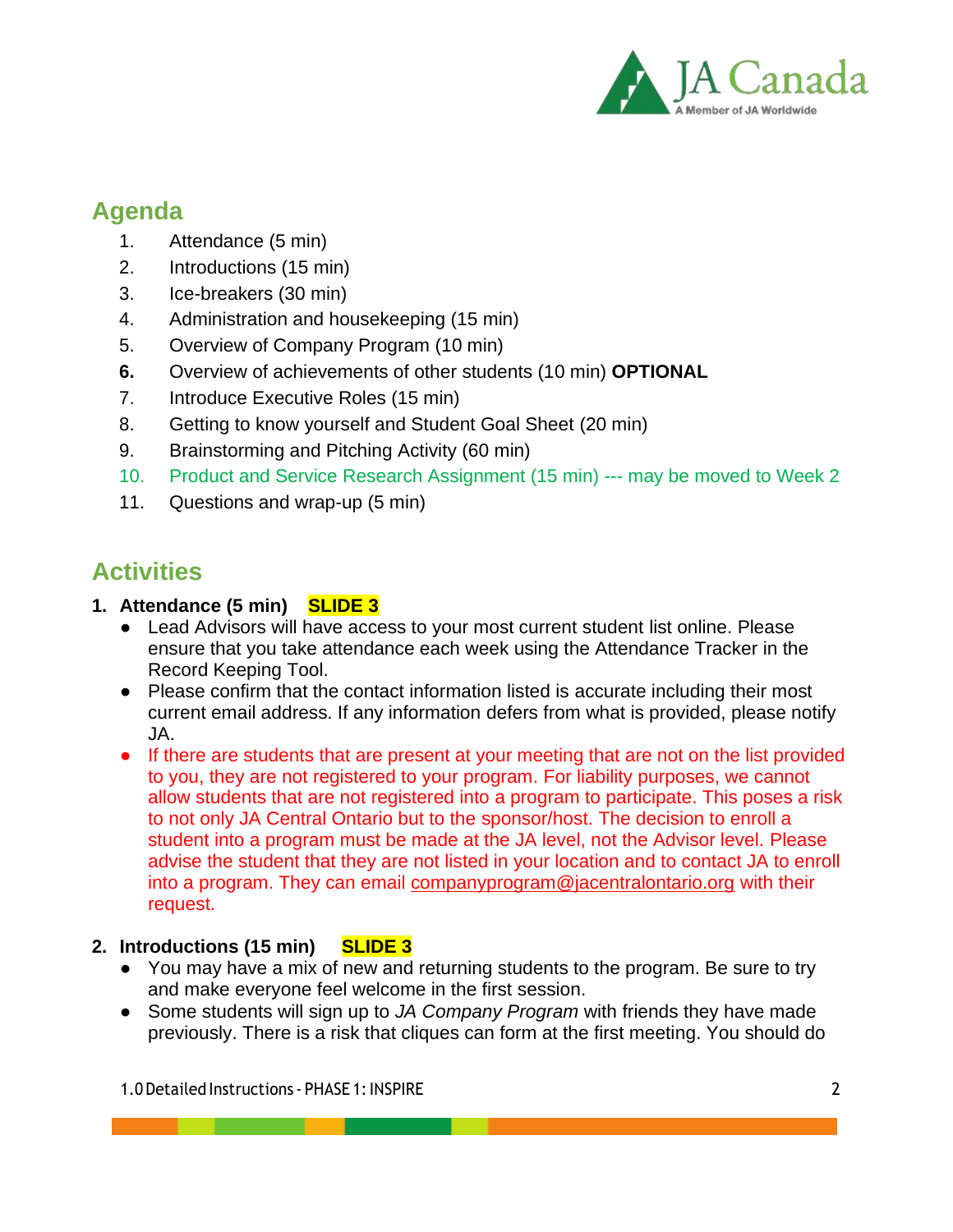

all that you can to bring the group together as a whole.

● Facilitate introductions while sitting in a circle. Allow everyone to introduce themselves (name, grade, and school, new or returning to JA). Don't forget to have all mentors also introduce themselves. If possible, share why you are a volunteer with JA.

### **3. Ice-breakers (30 min) SLIDE 4**

• In the first meeting, refer to the Team Builders and Ice Breakers document and select an icebreaker from the "Getting to Know Each Other" list.

### **4. Administration and housekeeping (15 min) SLIDE 5 & 6**

- Please see Housekeeping Checklist for recommended items to cover
- Students will have received a Welcome Package from JA which outlines the policies and procedures for the program. We recommend you review this and go over your expectations as volunteers regarding their attendance and behavior and what the process/consequences will be if they do not follow
- Review the Student Resource Portal The portal is located on the Company Program website: [www.jacocompanyprogram.ca/resources.](http://www.jacocompanyprogram.ca/resources) Students have their own section separate from the advisor portal.
- The Student Resource Portal will become an important tool for students over the program. Encourage them to go online and reference the portal often. They will be able to access important information and documents about the program.
- Let students know that they are required to complete the online Parent and Media Consent Form by the end of the week.
- Review any housekeeping rules for your location (washrooms, use of space, cleaning up, etc.).

#### **5. Overview of Company Program (10 min) SLIDES 7 - 12** \*You do not need to spend a lot of time here but do go over some of the milestones and

timeline of the program as well as your role as the Advisor and their role as students.

- This is the chance for you to give a broad introduction to the overall experience of *JA Company Program*. Briefly go through the major milestones and timeline of the program.
- *JA Company Program* is a life changing, hands-on experience that creates an exciting entrepreneurial venture through collaboration.
- Optional group discussion questions:
	- o How many of you have thought about being entrepreneurs?
	- o Who inspires you to succeed?
	- o As a Company, how do you think you will define success?
- **JA Company Program is a business, not a club!**
- JA volunteer roles: mentor, provide guidance and help keep students on task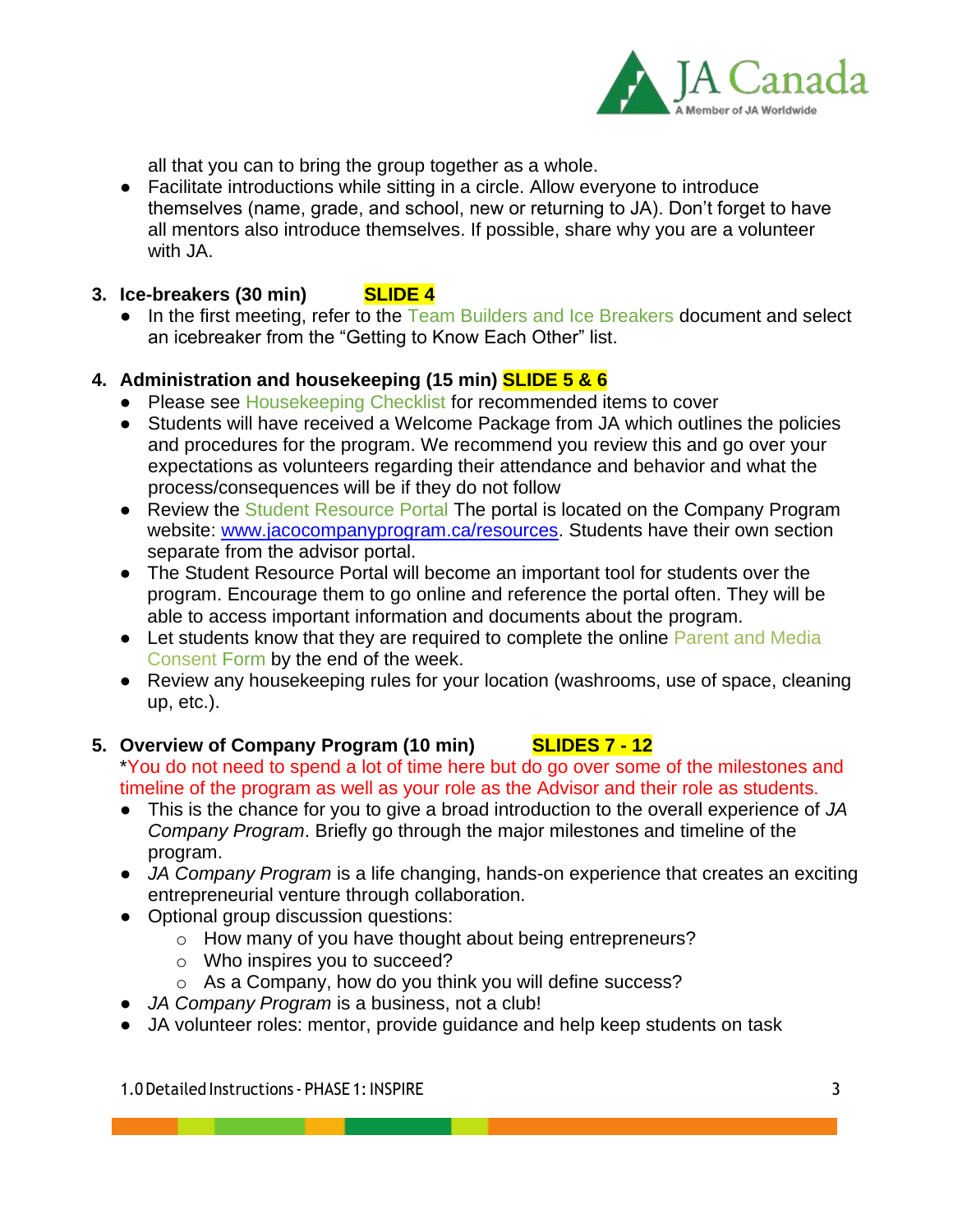

- Students are expected to:
	- $\circ$  Show up each week (80% attendance is required to stay in the program)
	- o Participate actively
	- $\circ$  Contribute to the best of your ability
	- o Be mindful of ethics as related to JA Company Program
	- o Take it seriously
	- o Act responsibly
	- o Have fun
	- o Be creative

### **6. Overview of the achievements of other students (10 min) OPTIONAL SLIDES 13 - 28**

\*\*\*This section is optional. You may have students who are already familiar with the program. If you identify any returning students, please have them speak briefly about why they are doing the program again and its impact on their life. This should help with getting students to return the second week.

- View the Program Features and Benefits presentation. This presentation will allow for you to share the opportunities available to students in Company Program (i.e. mentors, awards, local events, Success Summit, etc.), the success of former participants and the scope of the JA global community. The notes for the presentation are below, and can also be found in the presentation itself.
- Program Benefits slides:
	- a. Networking: There are networking opportunities throughout the program.
	- b. Awards and Scholarship: Through JA Canada students will receive information about various awards and scholarships.
	- c. Success Summit and Global Opportunities: JA Canada annual Success Summit is an opportunity for students to connect with business and academia experts to develop new perspectives and ideas, form relationships with mentors and build skills to use throughout life. More details will be available from JA about this opportunity.
- Product Inspiration slides:
	- a. Tea-Shirts from JA Central Ontario Company Infinitea (Great social media campaigns including the "tea"-shirt of the day.
	- b. Plastato- students from this Jamaican JA Company figured out the chemistry it took to turn potatoes into plastic and then used that plastic to create jewellery.
	- c. California based JA Company Interactive APP available through both Apple and Google Play stores. Designed for a school to track all internal and external events/news for students.
	- d. Hardwire A JA Manitoba company that made keychains out of old computer motherboards
	- e. Cards Reincarnate Hand made and designed greeting cards with detachable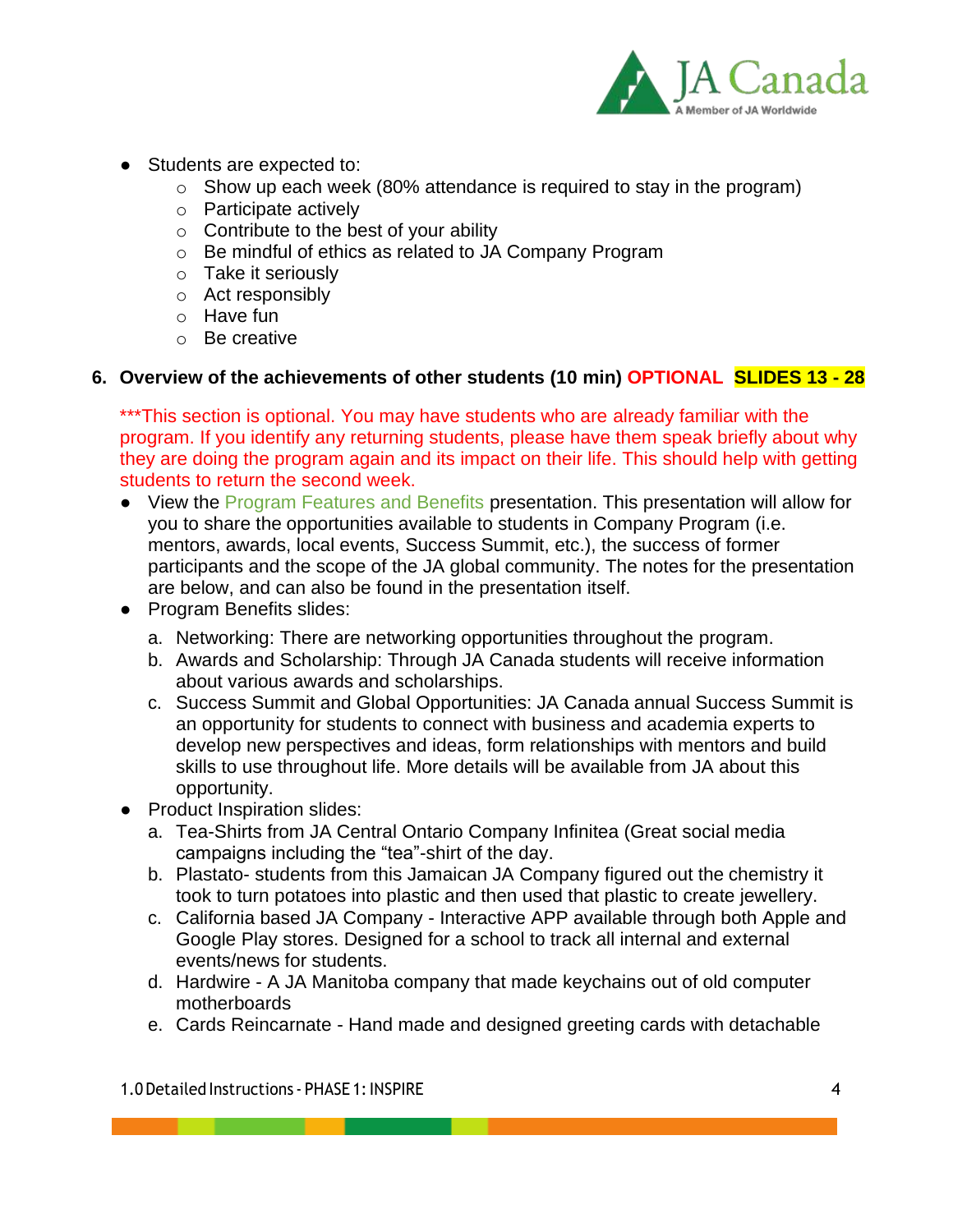

seed paper that you can plant and grow into wildflowers to 'grow the relationship between giver and receiver'.

- Success Story slides:
	- a. Mark Cuban- Owner of the Dallas Mavericks
	- b. Donna Shalala- President of the University of Miami and Former Secretary of Health when Bill Clinton was President of the US.
	- c. Bruce Poon Tip- Founder of G Adventures
	- d. Nicholas Kee- JA Jamaica Alumni (founding member of Plastato) now pursuing 3 different ventures with partnerships made across the Americas.
	- e. Promo-Bands- A JA Company still in operation today, original student company based in Newmarket, Ontario. Sold \$20,000 in \$2 bracelets the summer after Company Program.
	- f. Commando- A JA UK Company that had their product featured in Vogue magazine after David Beckham was seen wearing it.
- If there are returning participants, this would be a great time for them to share their JA story.

### **7. Introduce Executive Roles (15 min) SLIDES 29 & 30**

- **Let students know that Elections for the executive roles will take place in Week 3 (November 11-13)**
- Explain that everyone will have a role within the company and be an important member of the team regardless of their role. Some students may choose to nominate themselves for a management role and choose to take on a leadership role.
- Let them know that there are 8 executive roles they can nominate themselves for:
	- o President
	- o VP Finance
	- o VP Marketing
	- o VP Sales
	- o VP HR
	- o VP Production
	- o VP Technology
	- o VP Corporate Social Responsibility (optional)

**\*Students elected to these 8 executive positions must be available to attend a mandatory Student Management Training on Saturday, November 30th at BMO Institute for Learning**

- Direct students to review the core roles and responsibilities within the company using the Executive Team Role Descriptions before next week's meeting
- Let students know which selection process your Advising team has chosen to elect the executive team (review the Selection Process document for both options).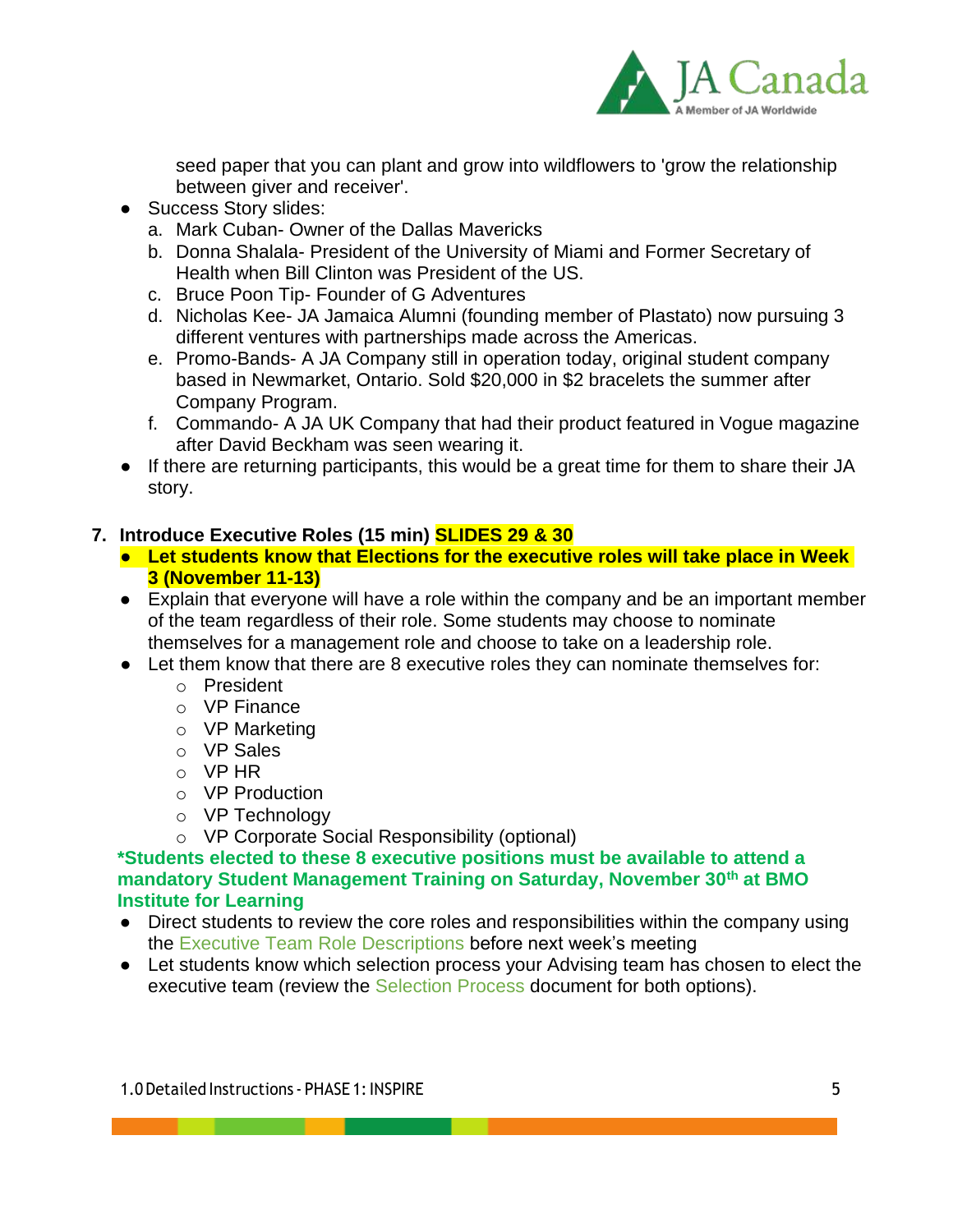

### **8. Getting to know yourself and Student Goal Sheet (20 min) SLIDE 31**

- Provide students with the Getting to know yourself handout and briefly explain the activity with an example. Ask students to complete it for your next meeting.
- Setting goals is an important part of learning and growing both personally and professionally. To get the most out of their Company Program experience, students will need to reflect on what they want to achieve over the 18-week program.
- Review the Student Goal Sheet with your students and ask them to complete the sheet for your next meeting. Let students know that as Advisors you will review their goals throughout the year and will support them to stay on track to achieve these goals.

### **9. Critical Brainstorming Activities (60 min) SLIDES 32 - 42**

- This is now the time for students to start critical brainstorming. The key thing is to ensure everyone defers judgement of ideas while in the initial process.
- Emphasis that constructive criticism should be respectful and positive, and that it can lead to better ideas overall.
- There are many approaches that this process can take. You may want to focus on ideas to solve a customer need that is of particular interest to the group, or products and services that would apply to an appealing business model. Or perhaps this is simply a "free for all" to discover what the group with gravitate toward.
- Once students understand the idea of critical brainstorming, follow the instructions for the Critical Brainstorming, Bag of Junk and Pitching Activity.
- Debrief the activity with students using the questions provided.
- Students can consider the following points when making their product selection:
	- a. It is important that everyone stands behind their product or service since each member of the company will be responsible for promoting it and selling it.
	- b. Some students start *JA Company Program* with ideas for the businesses they want to create. Make sure students understand that a company must agree on a product or service, and some ideas will not be chosen. This doesn't mean they are bad ideas; they may simply have to wait for another time. Finding the right business idea is really important to the success of the student company.
	- c. It is important to think carefully about their market, consider the steps needed to produce a product and research where they will get the source materials for production.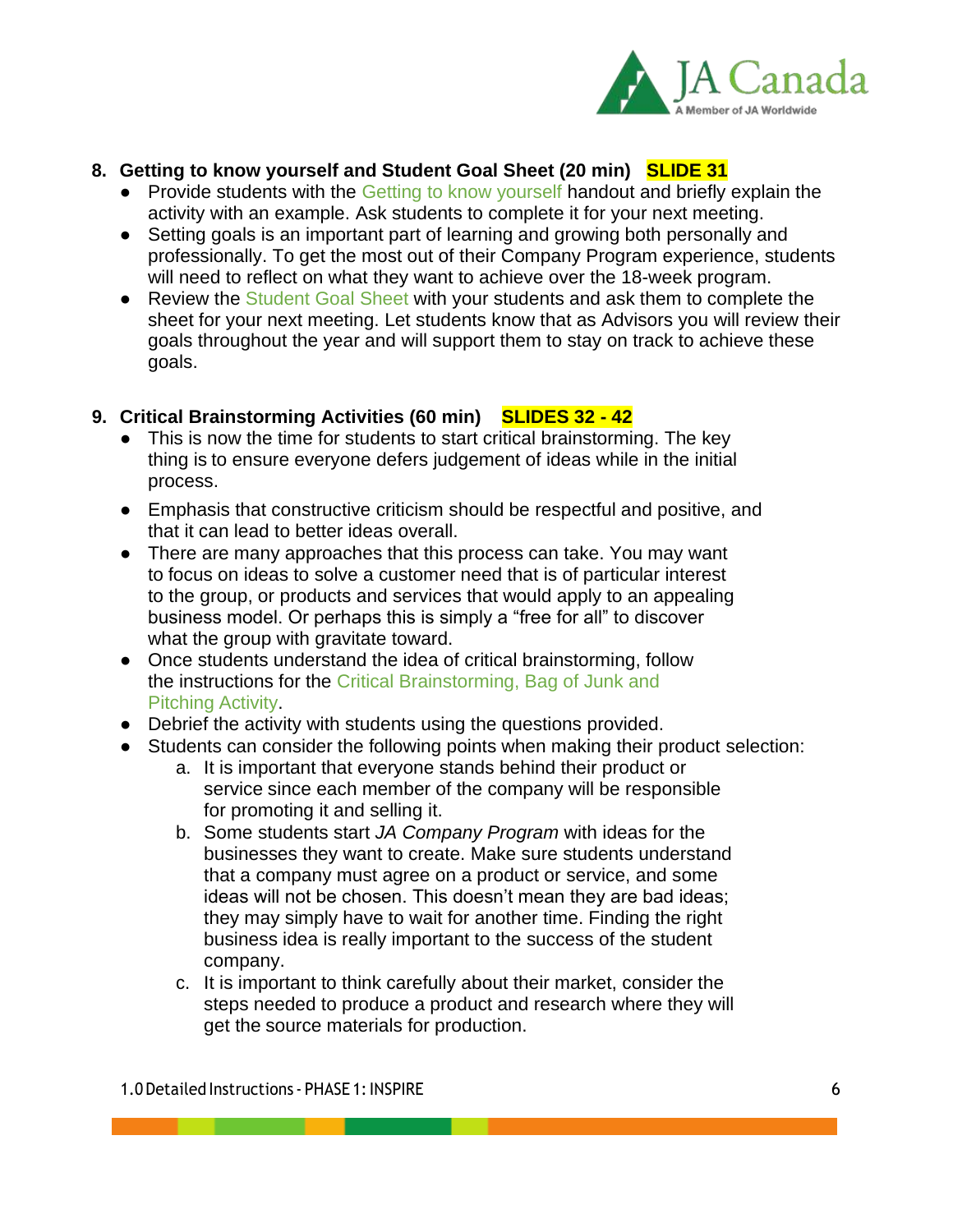

d. Let participants know that in a few weeks, they will get to pitch their idea to the group. This was their first practice at pitching.

Optional Videos for Students:

- Brainstorming
- The "Itch"
- Where Good Ideas Come From

They can view these videos on the Student Resource Portal.

### **10.Product or Service Research Assignment (15 min)**

### **SLIDES 43 – 46 + open the Product or Service Research Assignment document**

\*\*\*You may want to introduce the worksheet so that students are aware that they must complete this sheet for any product/service ideas they want to pitch. It may also be a good idea to review the Product or Service Guidelines with them before they begin brainstorming ideas. If you do not have time in this session, you can review the assignment more in depth in the following week.

- Let students know that they must continue to brainstorm ideas at home and more time will be allotted to this next week.
- Review the Product or Service Research Assignment document with the group.
- The Product or Service Research Worksheet will help them work through the viability of some of their ideas. They should spend time at home completing this prior to the next session. Students should select only one idea to explore in detail. They may choose to work individually or in groups. However, each student is encouraged to research one idea.
- Many students will be eager to understand how their product idea will be considered and selected. This is a good time to direct students to review the Product and Service Guidelines.
- Be sure to establish the expectation that the Product or Service Research Worksheet must be completed if a student wants to be eligible to pitch their idea. Remind students of the importance of ethics when researching suppliers. Also, if the product can have a positive impact through using recycled goods that would be of value to the JA Company. This worksheet is designed to be a simple way to structure a "Pitch Deck" (slideshow) if students choose to prepare visuals for their pitch.

### **11.Questions and Wrap-Up (5 min) SLIDES 47 - 49**

● Create an opening for students to ask any questions about the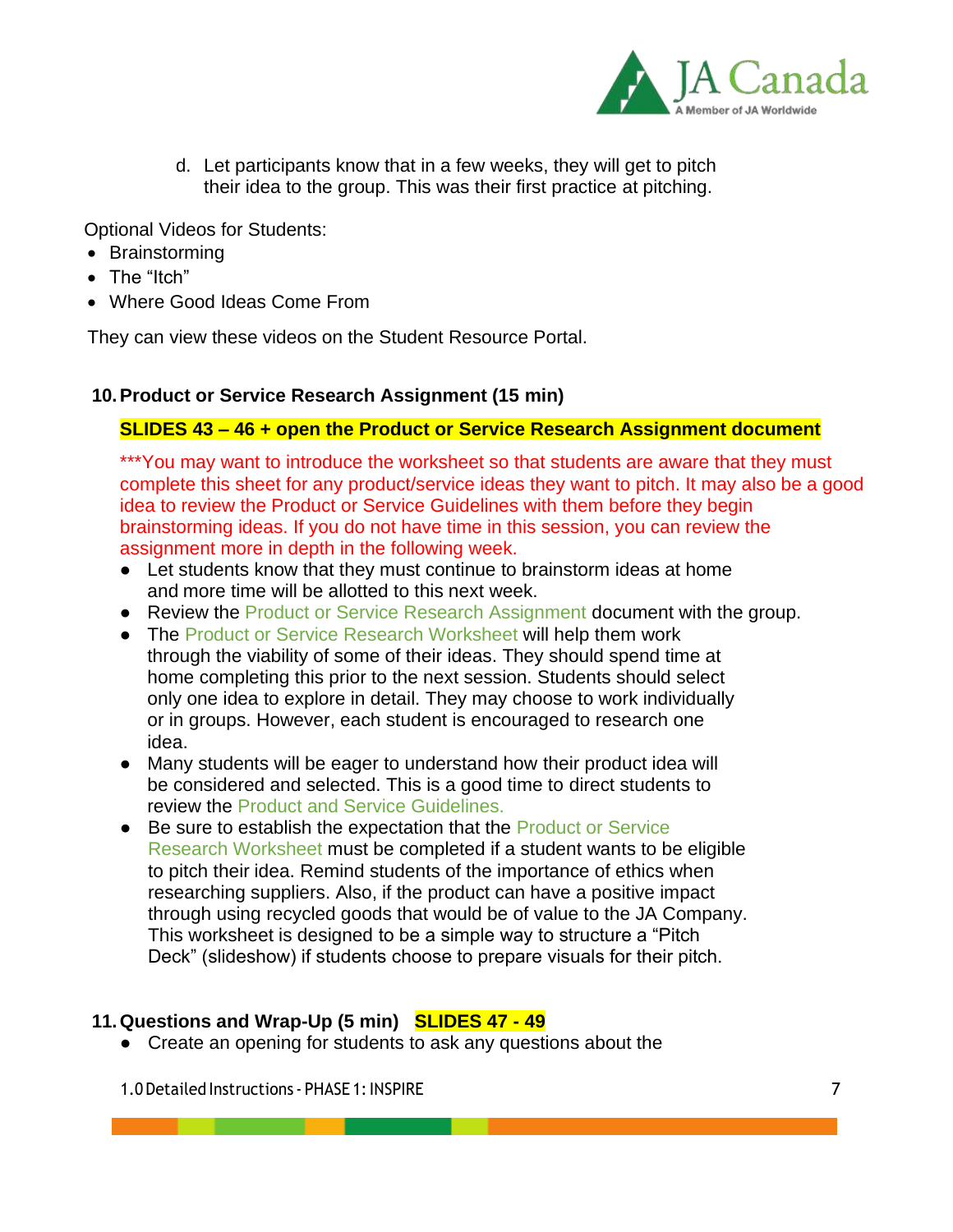

meeting prior to wrapping up.

- Remind students to complete their parent consent form by end of the week, review Executive Roles and to complete their goal sheets for the next meeting.
- Let students know that next week you will continue brainstorming and research. They will also have the opportunity to nominate themselves for the executive roles.
- Direct students to the Resource Portal, so they can complete a 2 minute Assessment: What's Your Leadership Style? in advance of next session. [\(https://hbr.org/2015/06/assessment-whats-your-leadership](https://hbr.org/2015/06/assessment-whats-your-leadership-style)[style\)](https://hbr.org/2015/06/assessment-whats-your-leadership-style)
- Encourage students to access the Resource Portal to review some of what was covered in this meeting.
- Remind participants that entrepreneurs can start businesses on their own or as part of a small group by combining individual strengths and sharing responsibilities. Today is the start of something great!

# **Next Steps**

Students:

- Complete Getting to know yourself, Student Goal Sheet and the What's Your Leadership Style? and be prepared to share the result at the next meeting
- Review Executive Roles and Product and Service Guidelines and continue brainstorming product/service ideas on their own

Mentors:

- Provide updated attendance and contact records to share with JA
- Take a few moments to debrief about the first session with the team of Mentors
- Address any questions, concerns or feedback to your Program Manager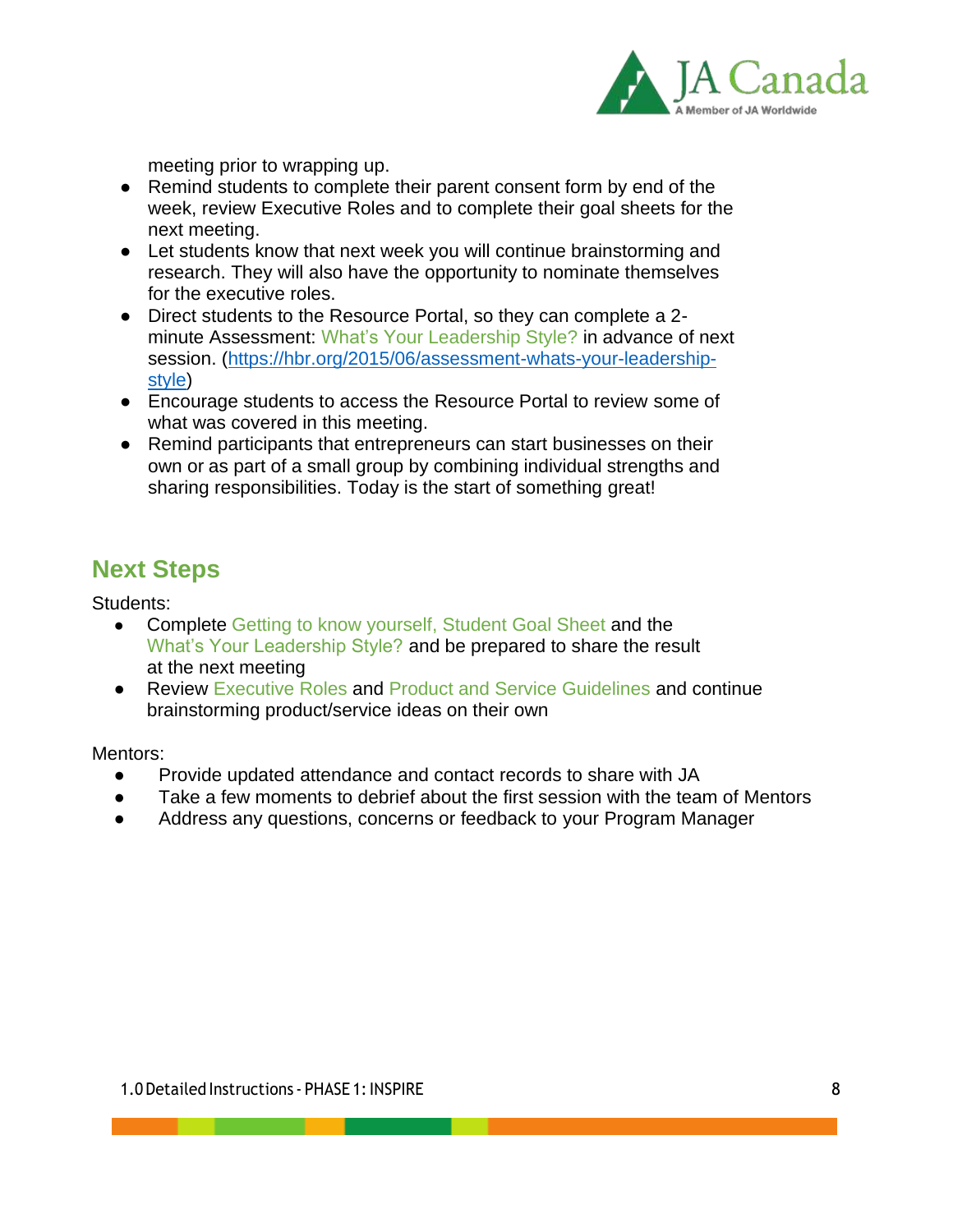

# **Week 2**

# **Overview**

During the second meeting, keep students engaged as they continue to examine attributes of a good product or service and prepare pitches. Students will build their team norms, examine the concept of Corporate Social Responsibility, understand the significance of the Company Code of Ethics to help in decision making, and learn about the roles available to them within the Management team.

### **Mentor Preparation**

- Review detailed instructions to become familiar with materials and activities
- Review videos and materials in advance on the Resource Portal
- Prepare for Team Norms Activity. Print and cut out coloured squares as per instructions

*Note*: All documents and videos referenced in the detailed instructions are available on the Resource Portal.

# **Agenda**

- 1. Attendance (5 min)
- 2. Ice-Breaker (15 min)
- 3. Defining Group Norms (30 min) ---- may need to be covered in 2 sessions
- 4. Product and Service Research Assignment (15 min) --- add to this week if not covered in Week 1
- 5. Student Innovation (15 min) ---- may need to be covered in 2 sessions
- 6. What is Business Ethics? (15 minutes) ---- may need to be covered in 2 sessions
- 7. Corporate Social Responsibility (15 minutes) --- may be moved to Week 4
- 8. Leadership style and roles (45 minutes)
- 9. Brainstorming continued (as time permits)
- 10.Importance of Prototyping (10 min) --- may be moved to Week 4
- 11.SMART Goals (15 minutes)
- 12.Questions and Wrap-up (5 min)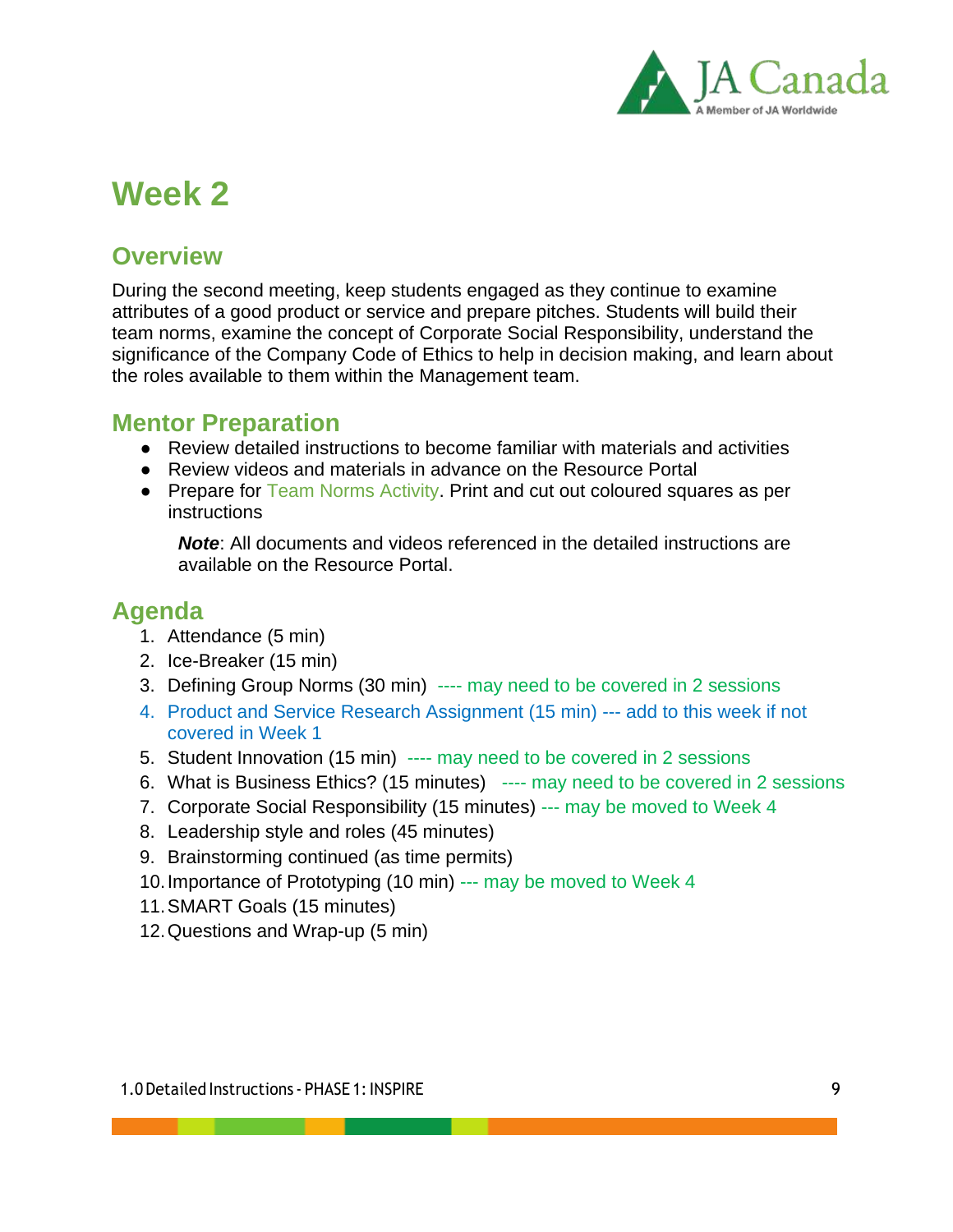

# **Activities**

### **1. Attendance (5 min) SLIDE 3**

### **2. Ice-Breaker (15 min) SLIDE 4**

● Refer to the Team Builders and Ice Breakers document and select an icebreaker from the "Getting to Know Each Other" list. You may have a few new students who did not attend Week 1 – be sure to give everyone a chance to introduce themselves!

### **3.Defining Group Norms (30 min) SLIDES 5 – 33**

**\*\*There is a lot to cover in this section. Use your best judgement to see where your team is at in their understanding and decide whether you need to spend more or less time in this section. The JA Code of Ethics is new so it is recommended to go through that section in more detail. Depending on time, you may opt to forgo the Team Norms Activity and or cover some items later on at your next sessions.**

- Whether you are a member of a sports team, group preparing a classroom project, or an employee on a team in the workplace, every team goes through the same 5 stages.
- Explain to the members of the Company, that forming, storming, norming, performing and adjourning are the nature of any team journey. Refer to the "What is Norming!" slide deck. Once the team gets to the norming stage the team will have worked its way to collective expectations that members will share.
- A norm is an informal guideline about what is considered normal social behavior in a particular group.
- Explain the importance of deferring to the Code of Ethics as a guide when in the storming stage. Refer to the "JA Company Code of Ethics" resource to explain the importance of how a Code of Ethics can help develop norms. Explain the importance of effective teams having commonly shared norms and values. Also remind students that group development is a dynamic process, especially in developing team norms. Referring to the Test of Disclosure outlined in the JA Company Code of Ethics can be a quick way of settling disagreements.
- Provide an example from your work environment that shows how a norm works.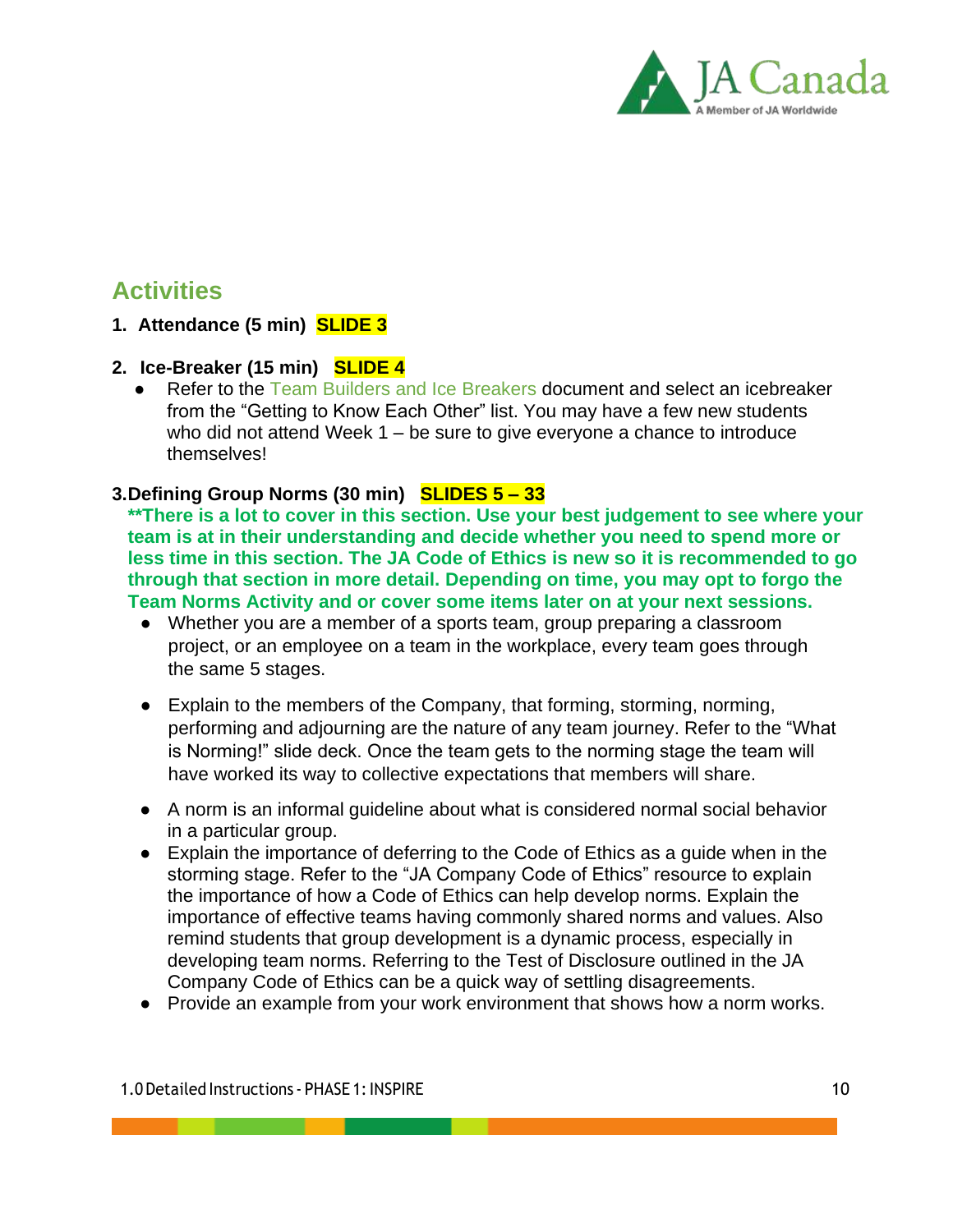

If you can't think of an example, use this one:

"*In my workplace, people stop for lunch any time between about 11 and 2. But, if we were working in another place, we would be very surprised to discover that everyone stops precisely on the dot of 12 noon for lunch, whether they are ready to eat lunch or not."*

- Since operating a company requires a lot of team work, it is important to establish team norms. Look over the Whose Norms are These? document on the JA Resource Portal to provide sample norms from large companies. These may serve as examples as they create their own team norms. Facilitate the Team Norms Activity then complete the Building Your Team Norms discussion.
- At the end of the discussion, students should select a small list of the best norms that the entire group seems willing to support. Explain that all norms evolve a little over time; however, it is better to begin with some commonly held understandings about how the group will interact together. Give an example to guide their ideas. i.e. All members of the Company will use the Test of Disclosure as part of decision making. Record the shared norms for everyone to review and endorse.
- This is a good opportunity to introduce the terms unanimous, consensus and stalemate.
	- a. *Unanimous*: Everyone is in complete agreement.
	- b. *Consensus*: May not be the first preference of individuals in a group but it is a decision to which everyone can give their consent. Good consensus process relies heavily on problem-solving, questioning, empathy, and self-sacrifice.
	- c. *Stalemate*: An even draw in terms of those in favour and those opposed. Further discussion is required to move forward.
	- a. *Test of Disclosure:* "How would we feel if everyone knew about the decision we are making?"
- Record the shared norms for everyone to review and endorse.
- Explain that once the leadership team has been selected, each member of the company will be asked to sign a Code of Ethics.

### **4. Product and Service Research Assignment (15 min) – See Week 1 Instructions if this was not covered in Week 1 SLIDES 34 - 42**

### **5. Student Innovation (15 min) SLIDES 43 - 57**

• In this activity, you will help students clarify the difference between innovation and invention. Discuss the two words asking the students to offer examples of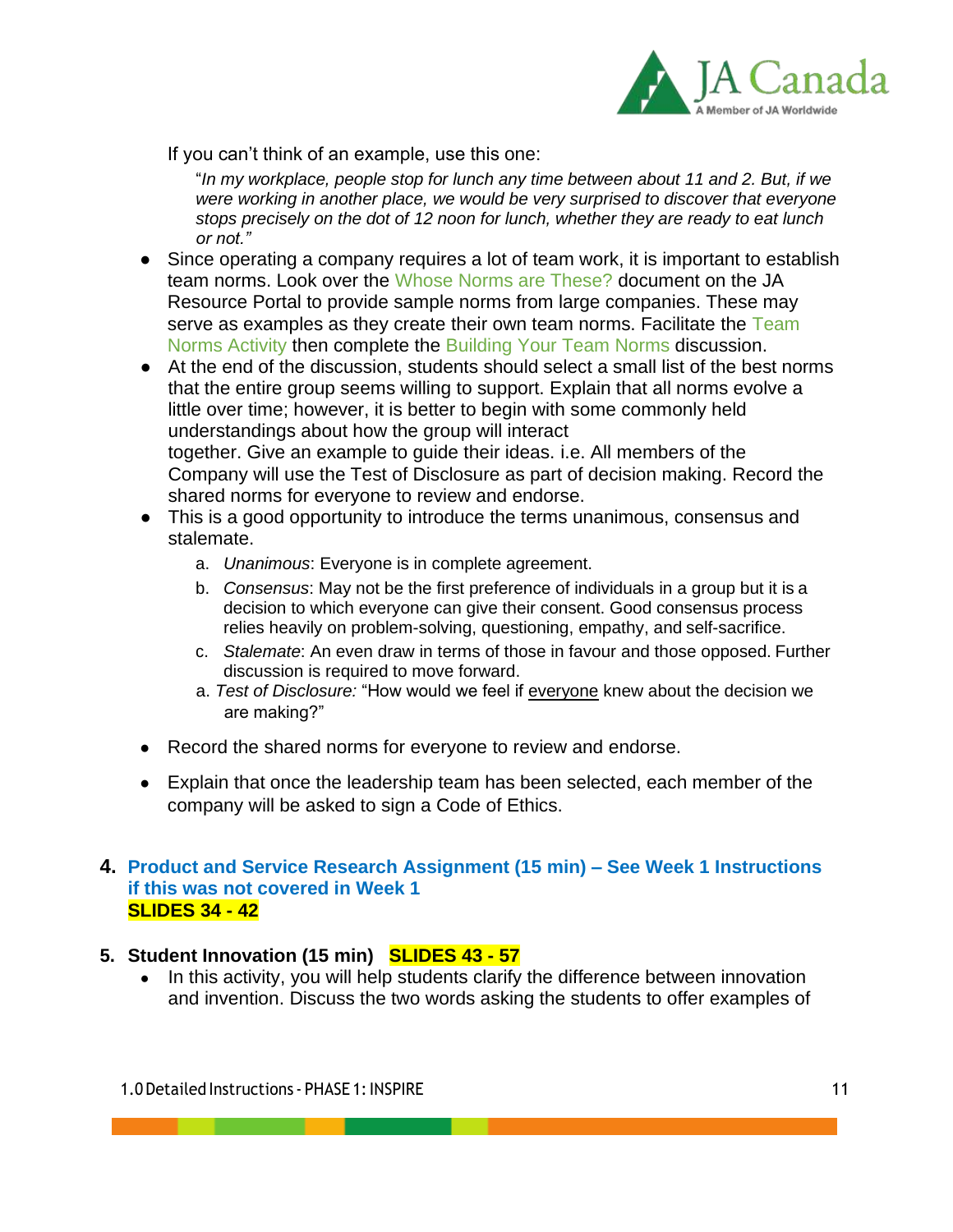

what they would consider innovation versus invention. The Innovation or Invention video can be used to spark the conversation. Look up the definitions if necessary.

- A series of photographs have been collected to showcase previous products and JA student companies. Show the Product Inspiration document to the group discussing the strengths and weaknesses of each one based on first impressions and limited information. How would the group classify each example – innovation or invention? Consider the following discussion questions:
	- a. Why are these innovations?
	- b. What problems were the Achievers trying to solve?
	- c. Do you think these products fill a need in the market?
	- d. Are these filling a customer "want" or a "need"?
	- e. What are some things that customers want?
	- f. And what do they need?
	- g. How would you know the difference?

### **6. Corporate Social Responsibility and the Triple Bottom Line (30 min) SLIDES 58 - 60**

### **--- may be moved to Week 4 (after elections) – but you may want to explain to students what CSR is if that is one of the roles you will be electing**

- Corporate Social Responsibility (CSR) is a voluntary approach that business takes to meet or exceed shareholder expectations. It considers economic, social,environmental, and smart growth and mobility implications in the decision-making process. It is a departure from making business decisions based solely on the financial bottom-line.
- Review the Corporate Social Responsibility document on the JA Resource Portal
- Even though it is early in the process, it is important for students to begin to think about if their company with have a CSR component. Ask the students:
	- a. How can your JA Company engage in CSR?
	- b. How are the three P's going to impact your business?
	- c. How is the Code of Ethics going to impact your business?
- Emphasize that a CSR strategy is not just about donating a portion of profits to charity!

**Remind the students that their company cannot operate as a non-profit. They must be a for-profit company. If there is time, review what a social enterprise is and how CSR plays a role in forming the foundation of a social enterprise.**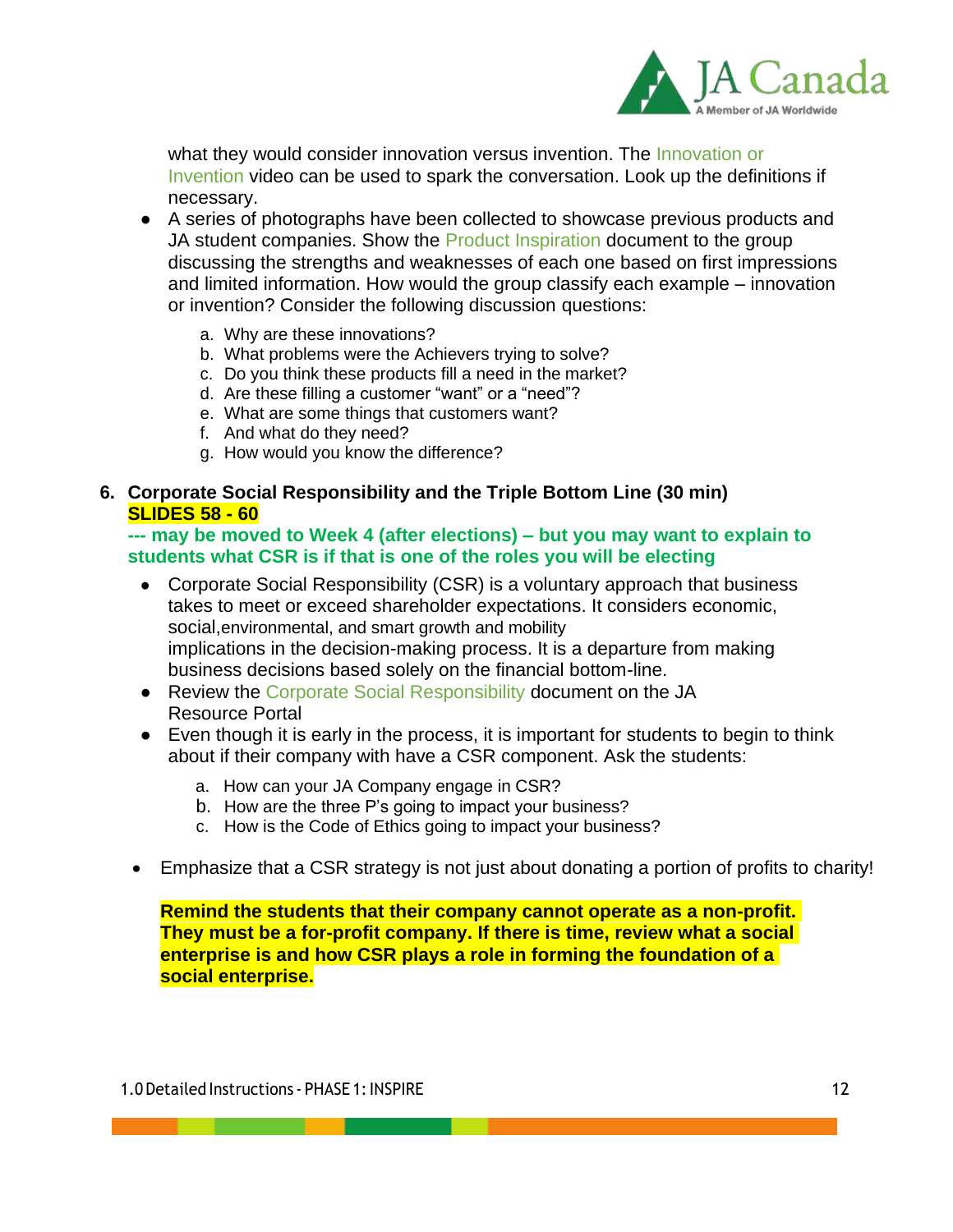

### **7. Leadership style and roles (45 min) SLIDES 61 - 63**

- Explain that everyone will have a role within the company and be an important member of the team. Some students may choose to nominate themselves for a management role and choose to take on a leadership role.
- Present one or two of the suggested videos to start a discussion on the different styles of leadership:
	- First Follower: <https://www.youtube.com/watch?v=fW8amMCVAJQ>
	- Steve Jobs Tips for Management: <https://www.youtube.com/watch?v=f60dheI4ARg>
	- The Science of Happiness: <https://www.youtube.com/watch?v=IkMHZ7mchVo>
- Review the core roles and responsibilities within the company using the Executive Team Role Descriptions.
- It is up to the team to choose how many roles are actually needed for their company (dependent on size, interest, etc.). The organizational charts are examples only – roles can be shared or combined.
- Note: Check with your local Charter about JA Awards as some of the Management roles may be associated with awards.

#### *Essential roles:*

*Optional roles:*

- 1. President
- 8. VP Corporate Social Responsibility
- 2. VP Finance
- 3. VP Marketing 4. VP Sales
- 
- 5. VP HR
- 6. VP Production
- 7. VP Technology

**IMPORTANT NOTE:** We will be inviting the students elected to the 8 Executive Roles listed above to **Student Management Training on Saturday, November 30th** – this is a **mandatory full day training** for students. **Only one student for each category will be invited – please refrain from electing co-executives in any of these categories.**

**Decide on a Selection Process**: Read through the Selection Process document to review both options for team selection. Let the students know what process you will be following. **Consider limiting the number of roles students can nominate themselves for to a maximum of two.**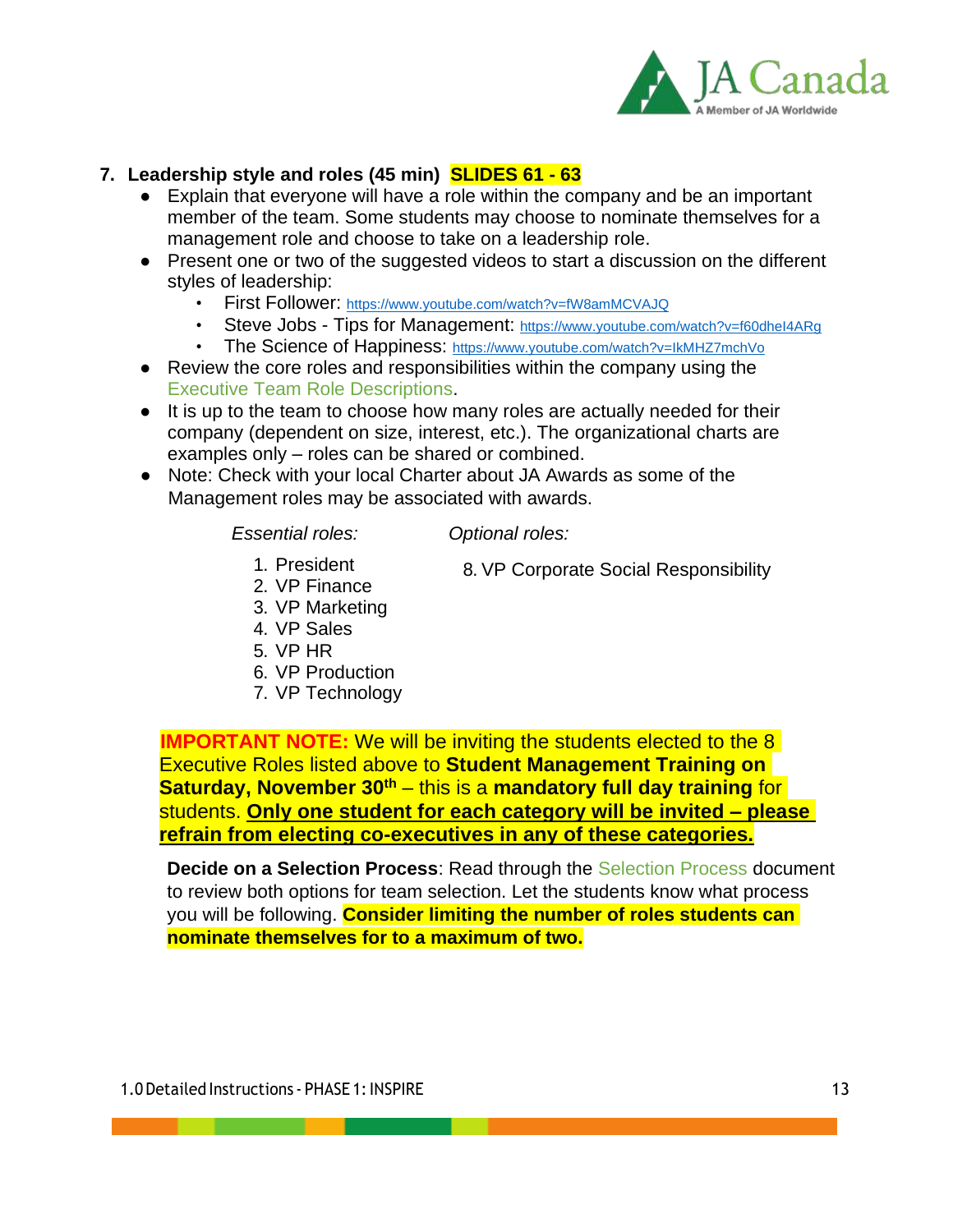

### **7. Brainstorming continued (as time permits) SLIDE 64**

*\*If you are running low on time, you can skip brainstorming and let students know that more time will be allotted following the elections.* 

- Allot time for students to continue working on the Product or Service Research Assignment.
- Spend time with groups or individuals discussing their ideas to get a sense of what might be presented during pitches.
- Remind students about the expectations of their pitch.
- Discuss the selection process with students and review the Pitch Evaluation Criteria the group will use. Be sure to answer all questions students have and highlight that this is a very important decision for the company to be successful.

### **8. Importance of Prototyping (10 minutes) SLIDES 65 - 68**

- **--- may be moved to Week 4 (after elections)**
- As students are working through ideas, review with them the importance of preparing a prototype. A prototype is defined as:

*an initial or preliminary version from which your product is developed to provide insight into the functionality of your design and inform changes needed.*

- The biggest benefit of prototyping is that it prevents important factors from being overlooked and it stops you making any assumptions that could be revealed as inaccurate later on in the process.
- Prototyping is important for several reasons:
	- a) Evaluate and Test Your Idea

Ideas and drawings of a design can sometimes be a far cry from the real world in which the product will be used. By creating a prototype, it is possible to sit down with

a preliminary version of the product vision and determine what works and what does not. Often glaring omissions emerge that, initially, weren't obvious.

b) Clarifying Production Details

By prototyping before production begins, it is possible to take a glimpse at the production process and see if any steps can be changed, combined or even removed. This streamlines production and minimizes production costs. An idea without a prototype is just a theoretical concept. Prototypes often greatly enhance product pitches.

c) Selling Your Idea

It is also far easier to sell to potential customers when they can hold a prototype during your pitch. It can be difficult to get commitment with only a vague concept.